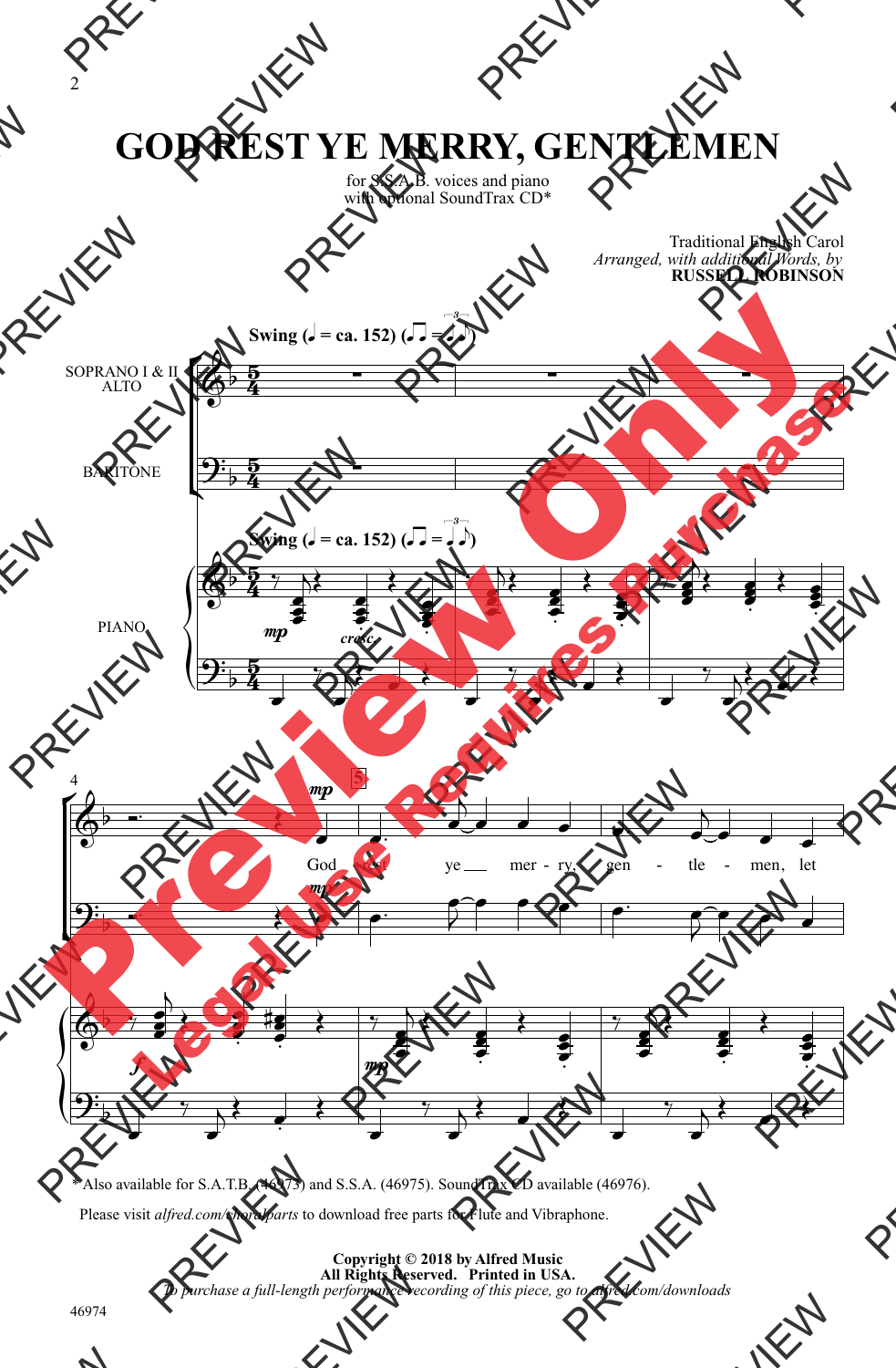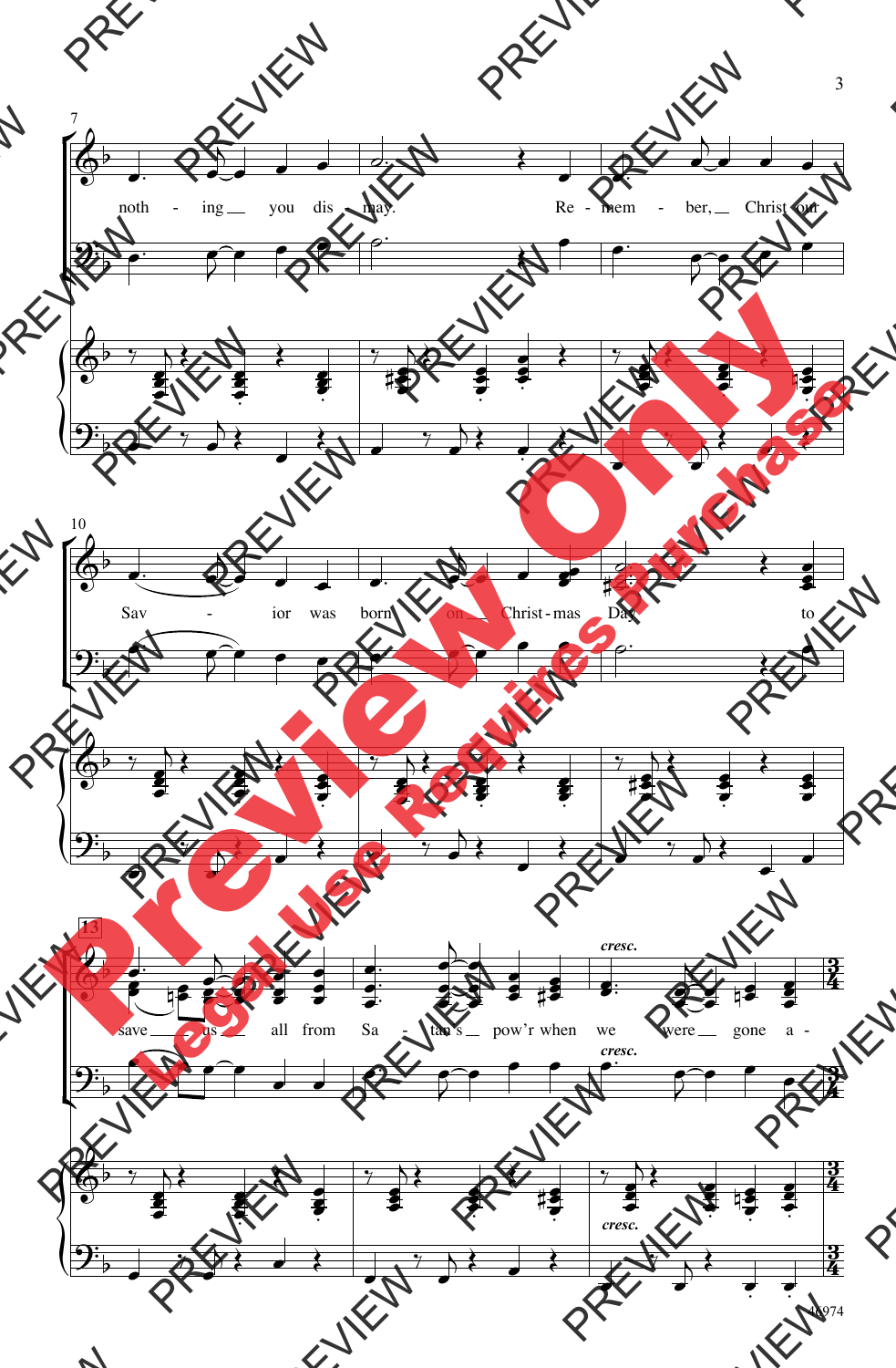

46974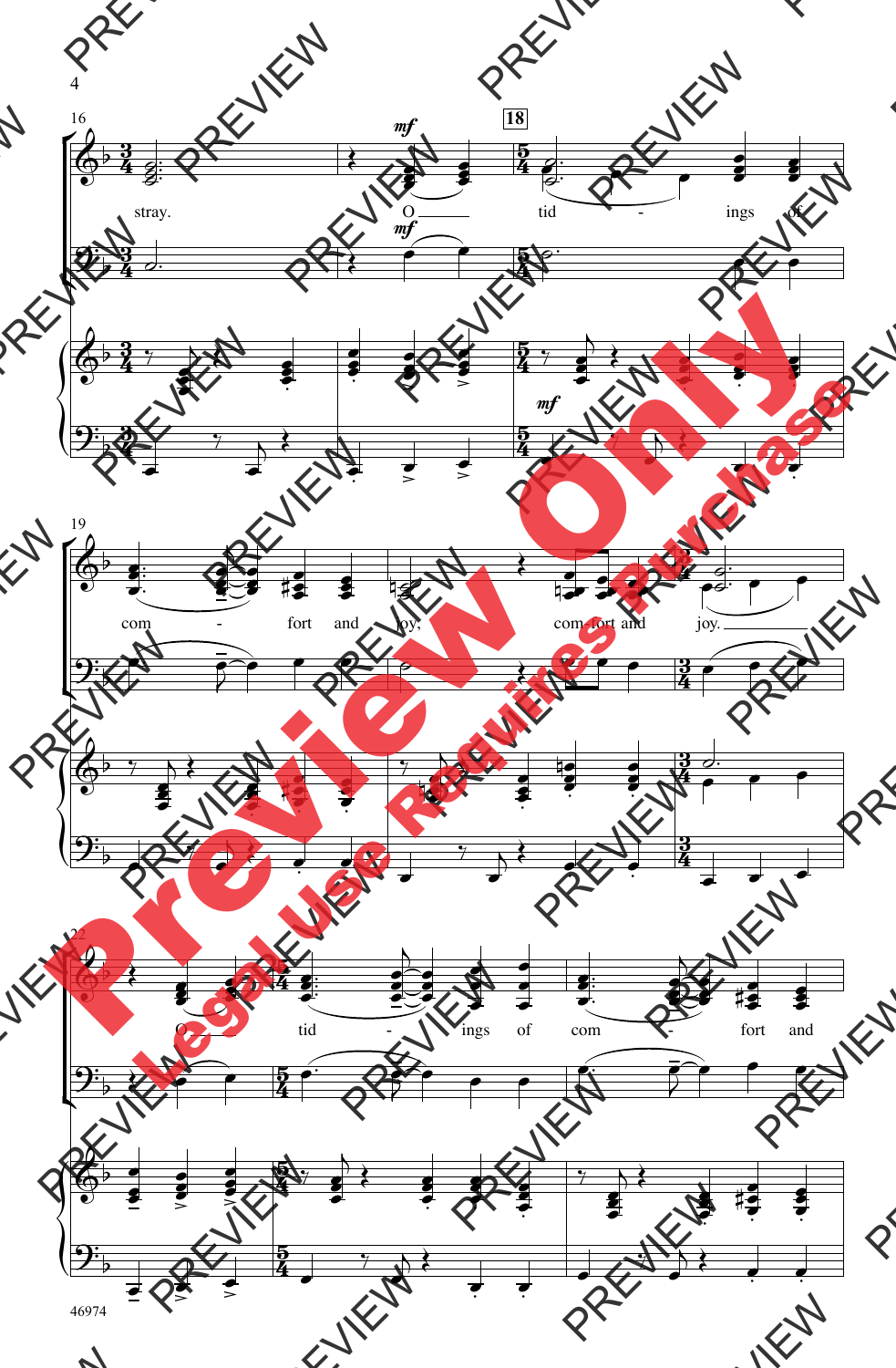![](_page_3_Figure_0.jpeg)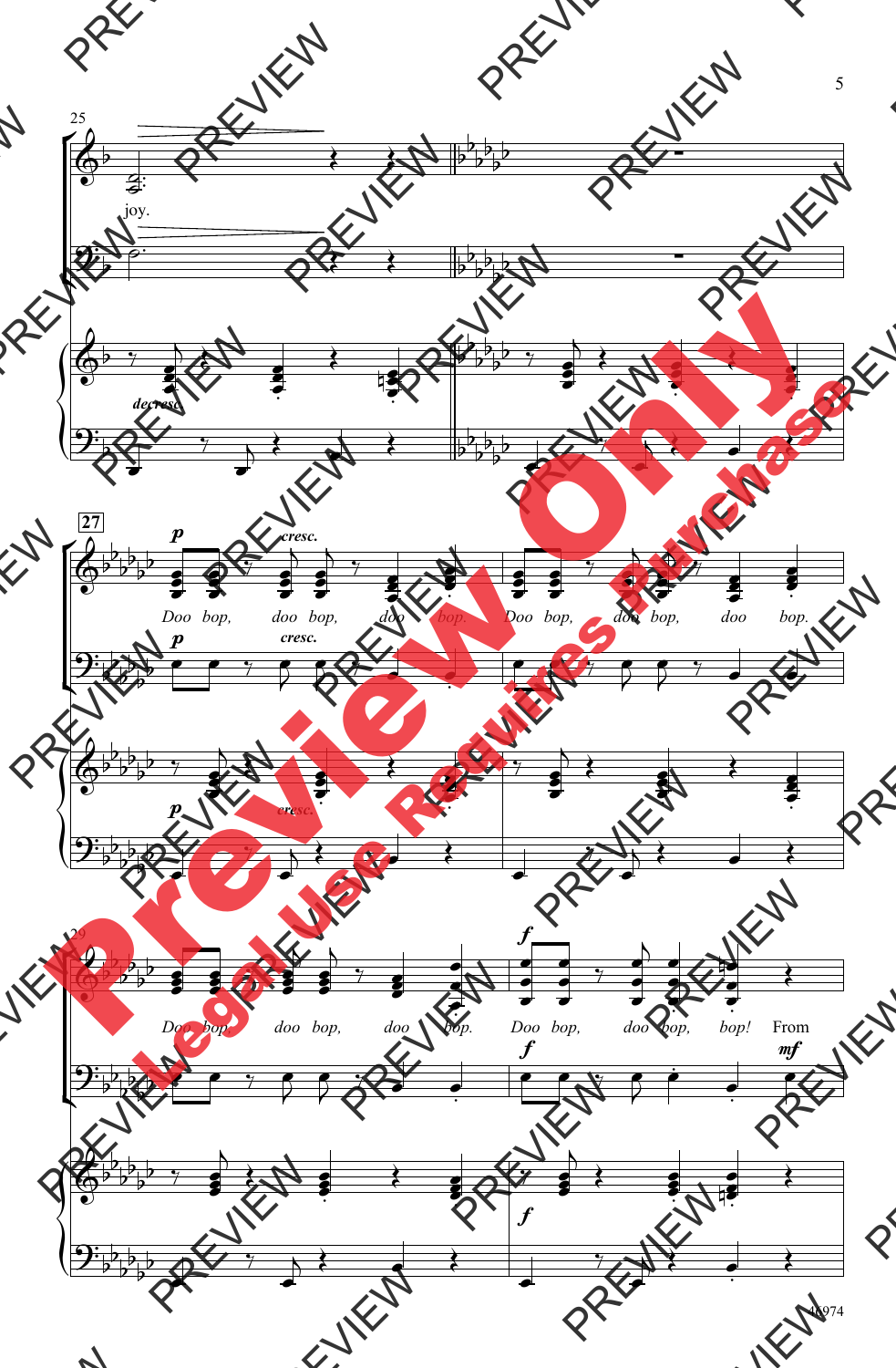![](_page_4_Figure_0.jpeg)

46974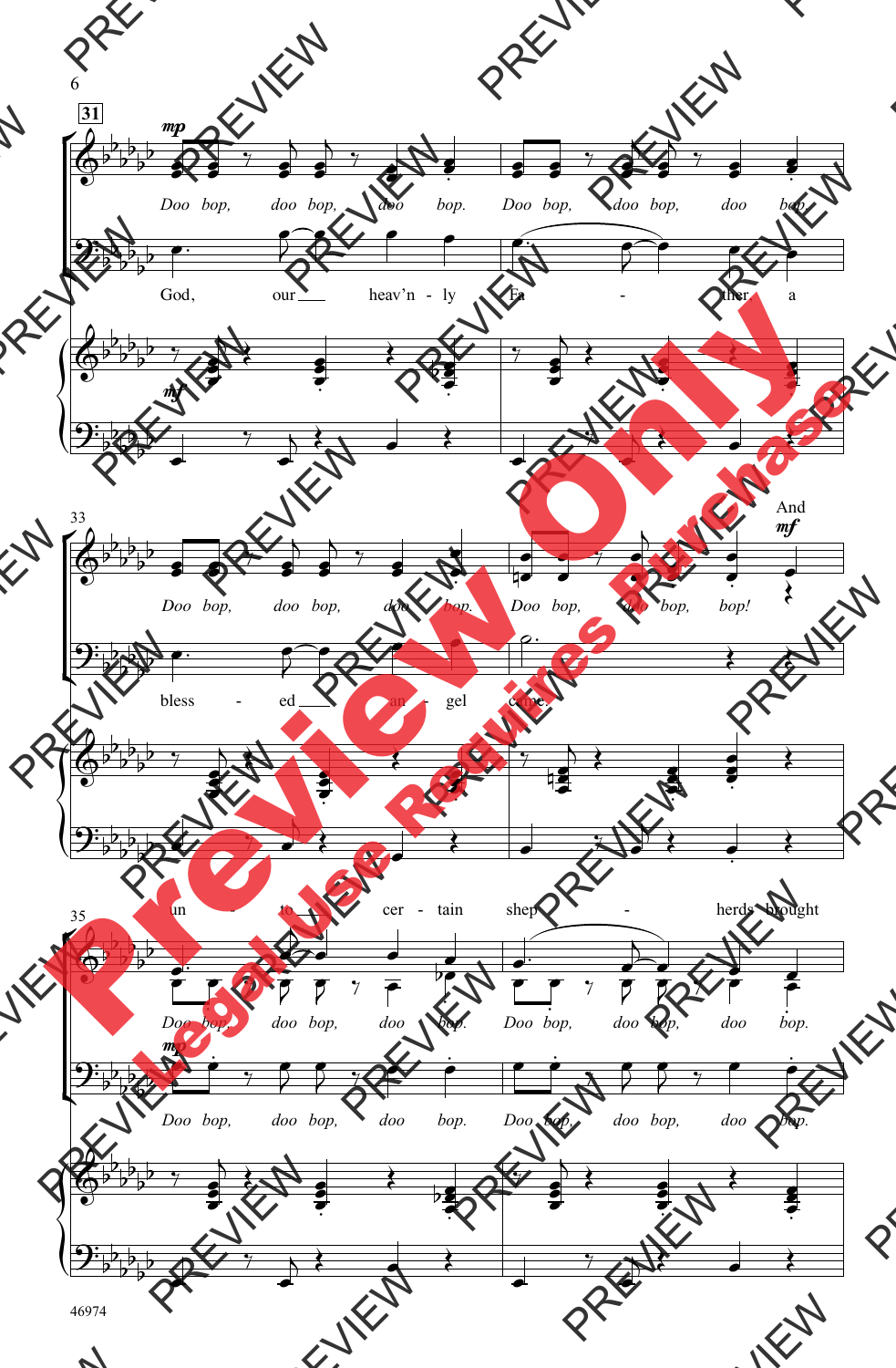![](_page_5_Figure_0.jpeg)

<sup>46974</sup>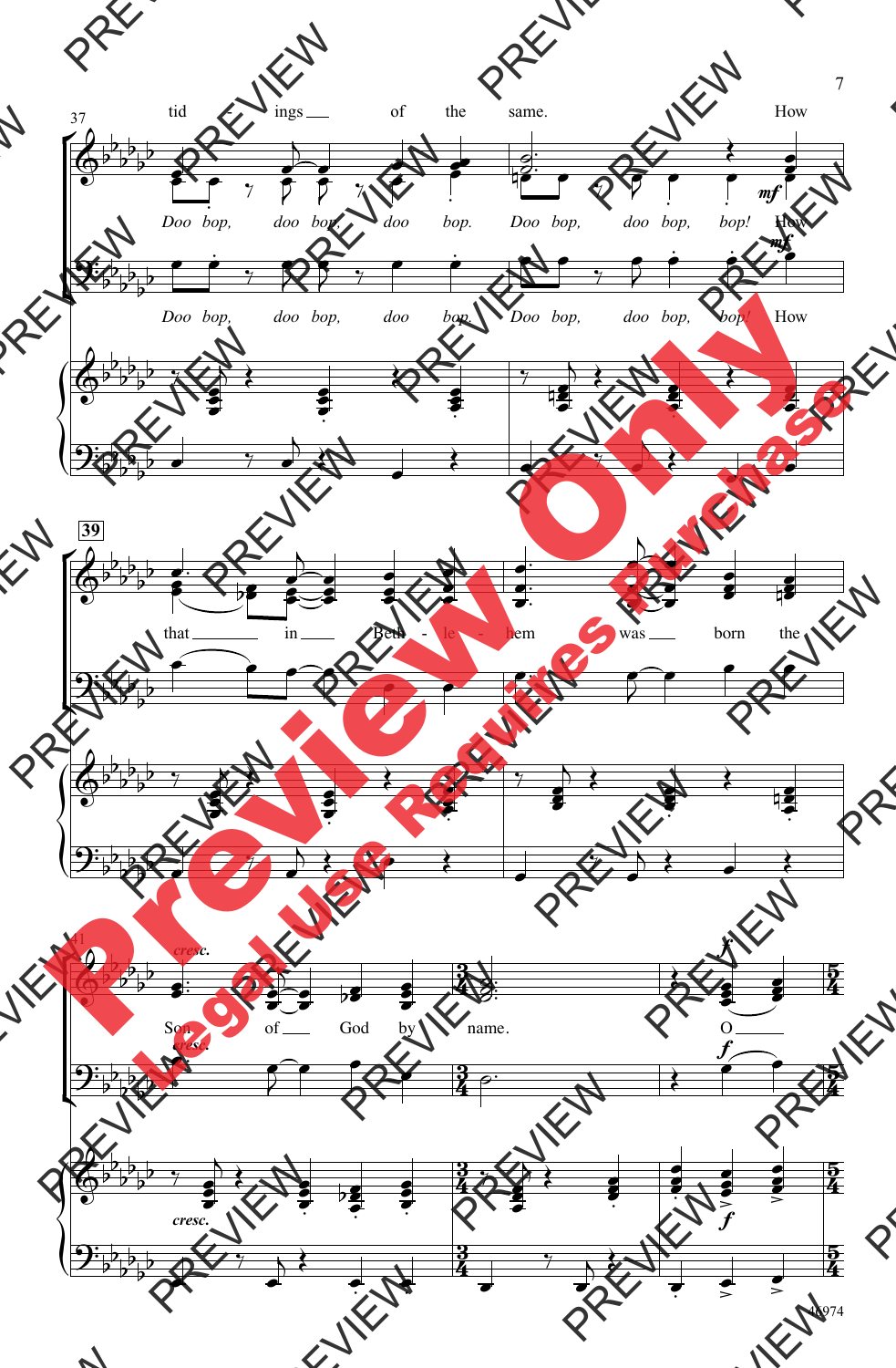![](_page_6_Figure_0.jpeg)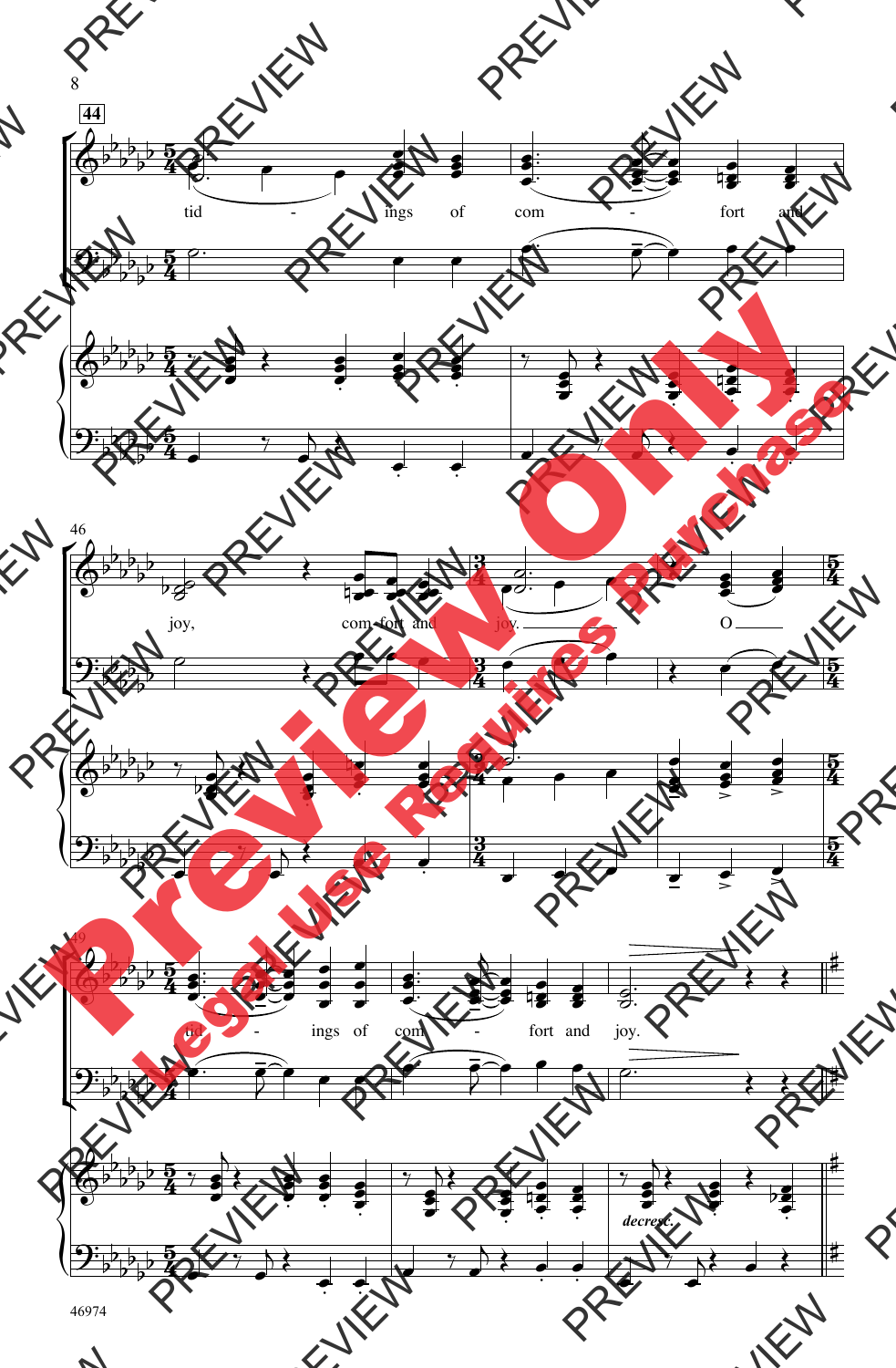![](_page_7_Figure_0.jpeg)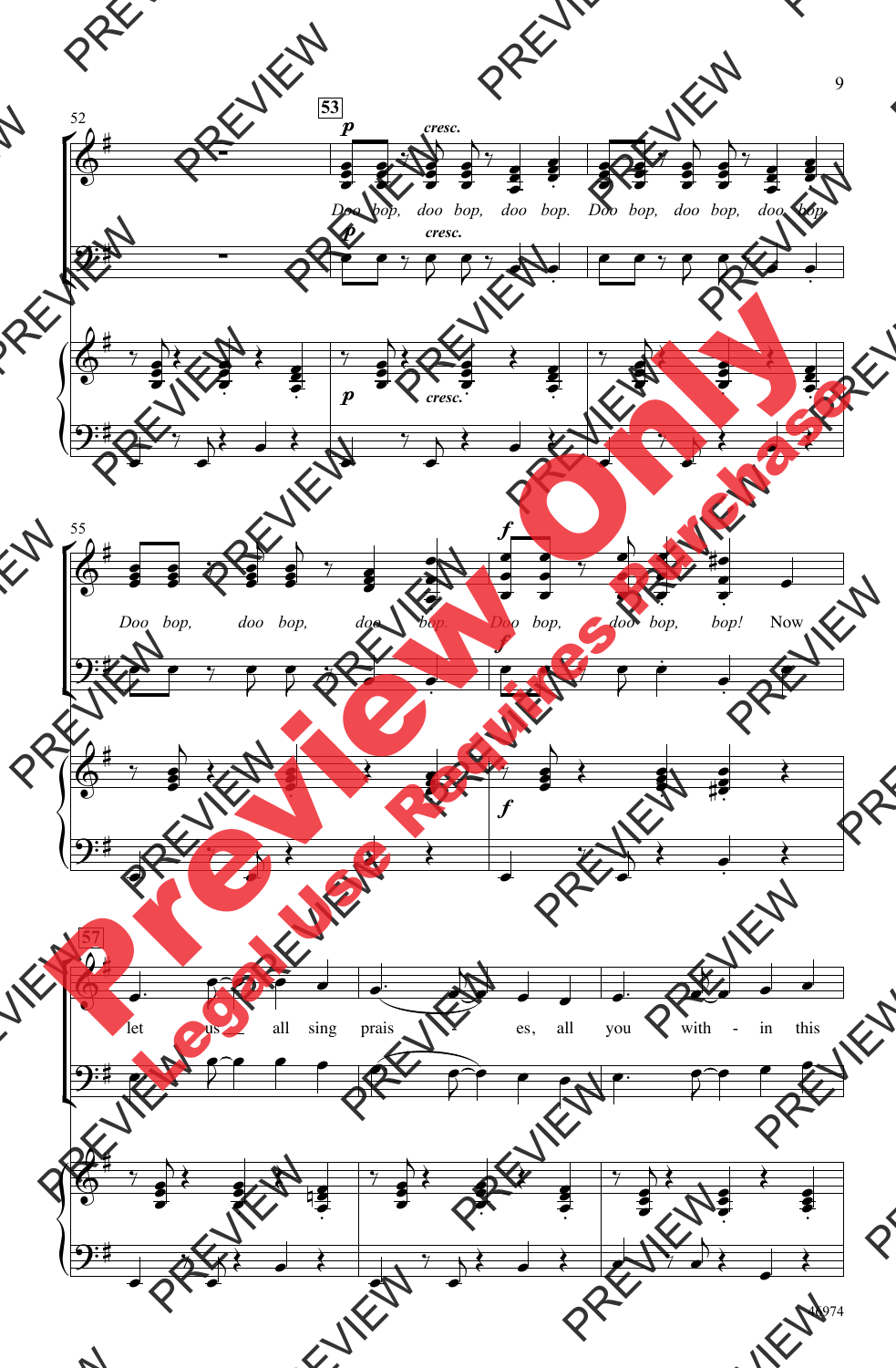![](_page_8_Figure_0.jpeg)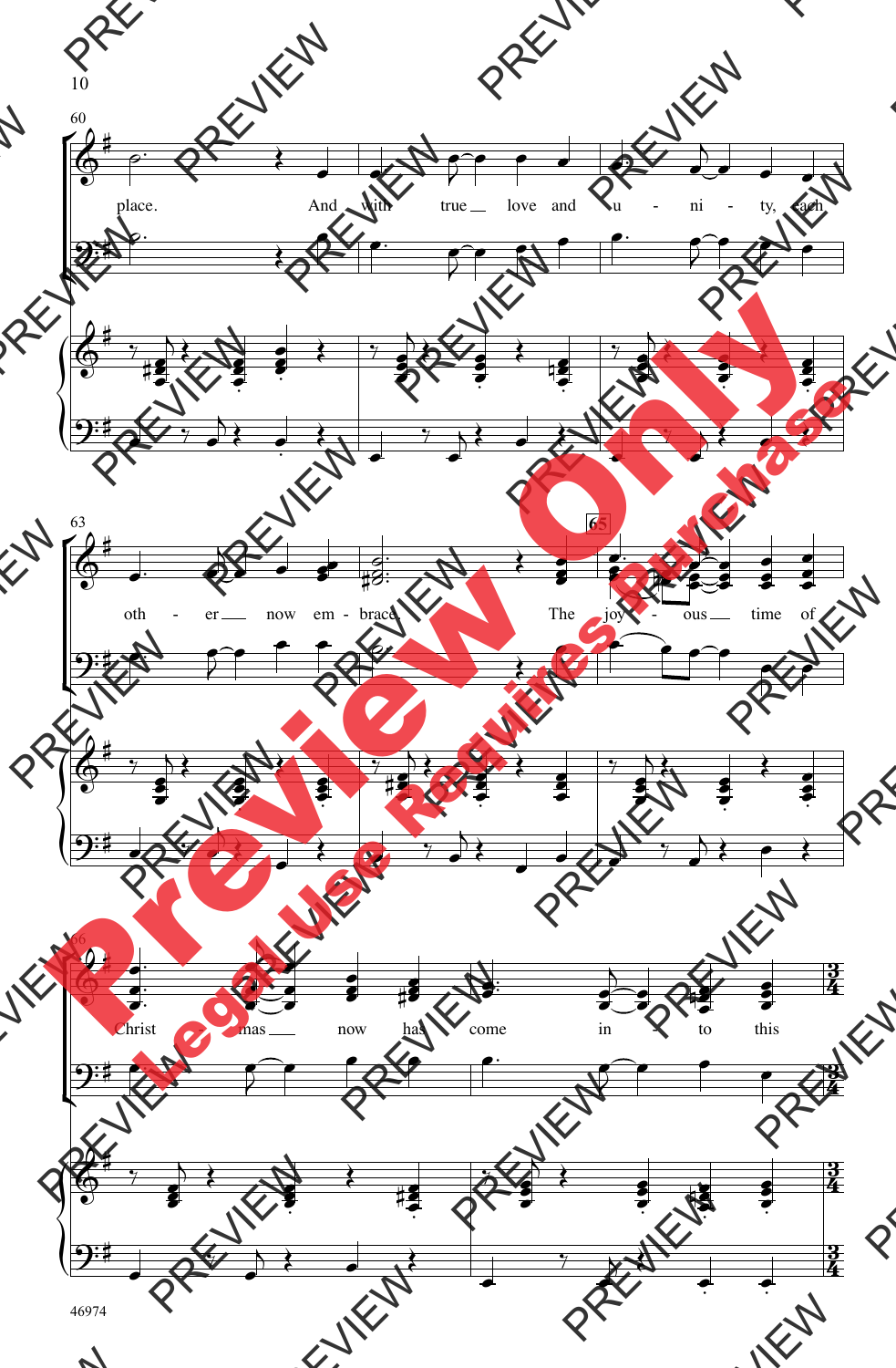![](_page_9_Figure_0.jpeg)